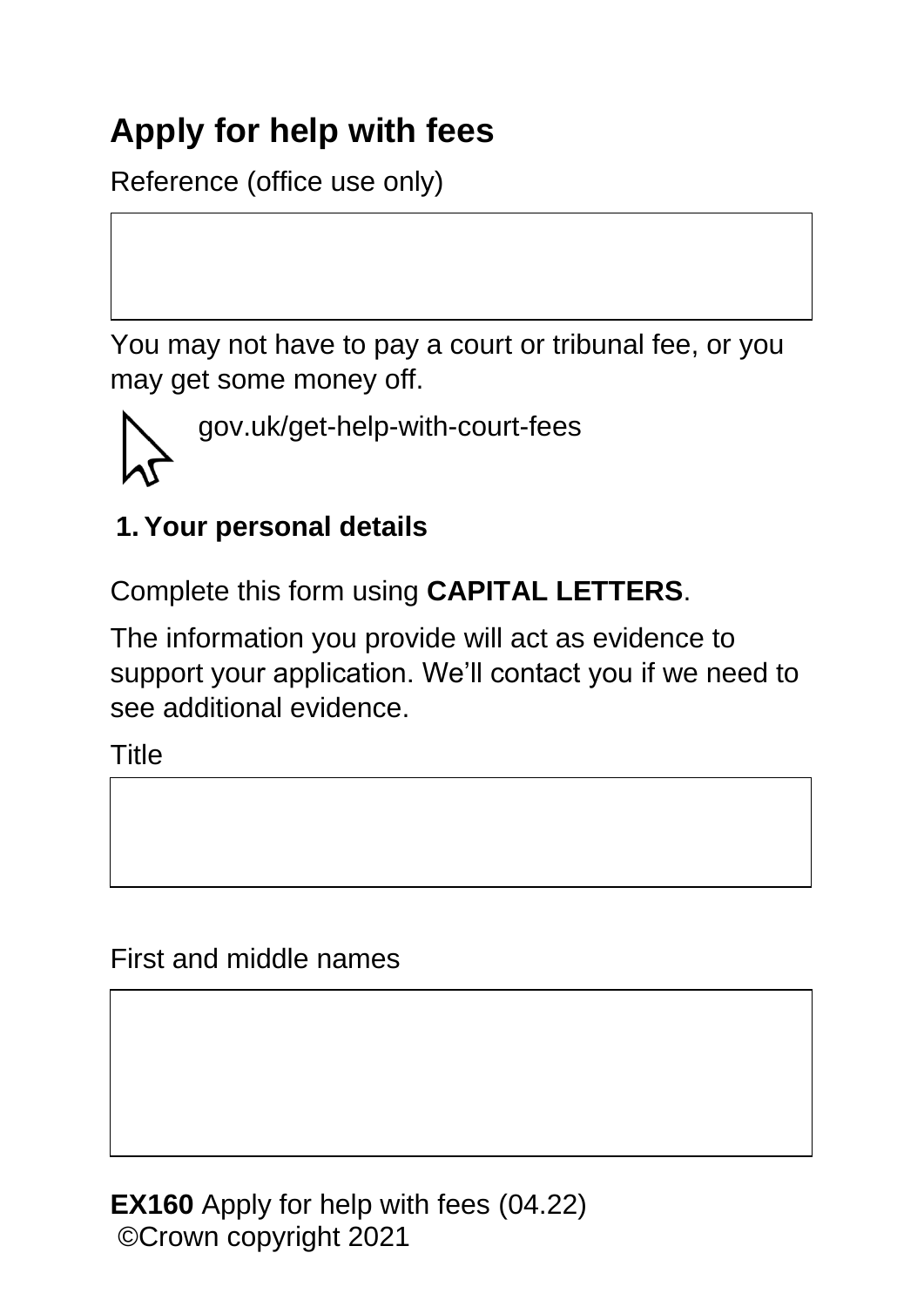#### Last name

Date of birth

National Insurance number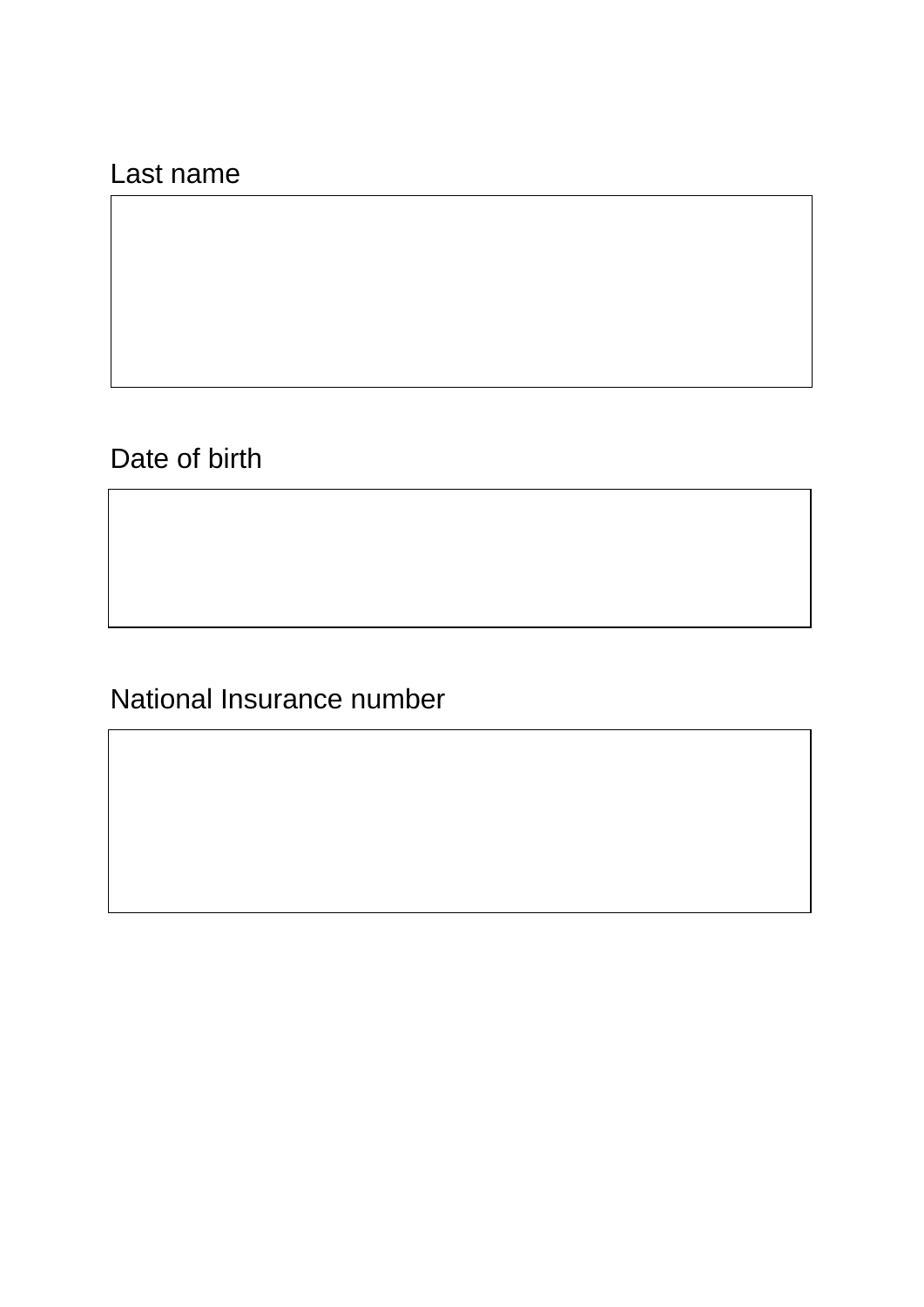#### **2. What is your status?**

**Your status** – if your case is against your partner, such as a divorce, dissolution or domestic violence tick **single,** unless you are living with a new partner. See the 'how to apply for help with fees EX160A' guide for more details.



Single



Married or living with someone and sharing an income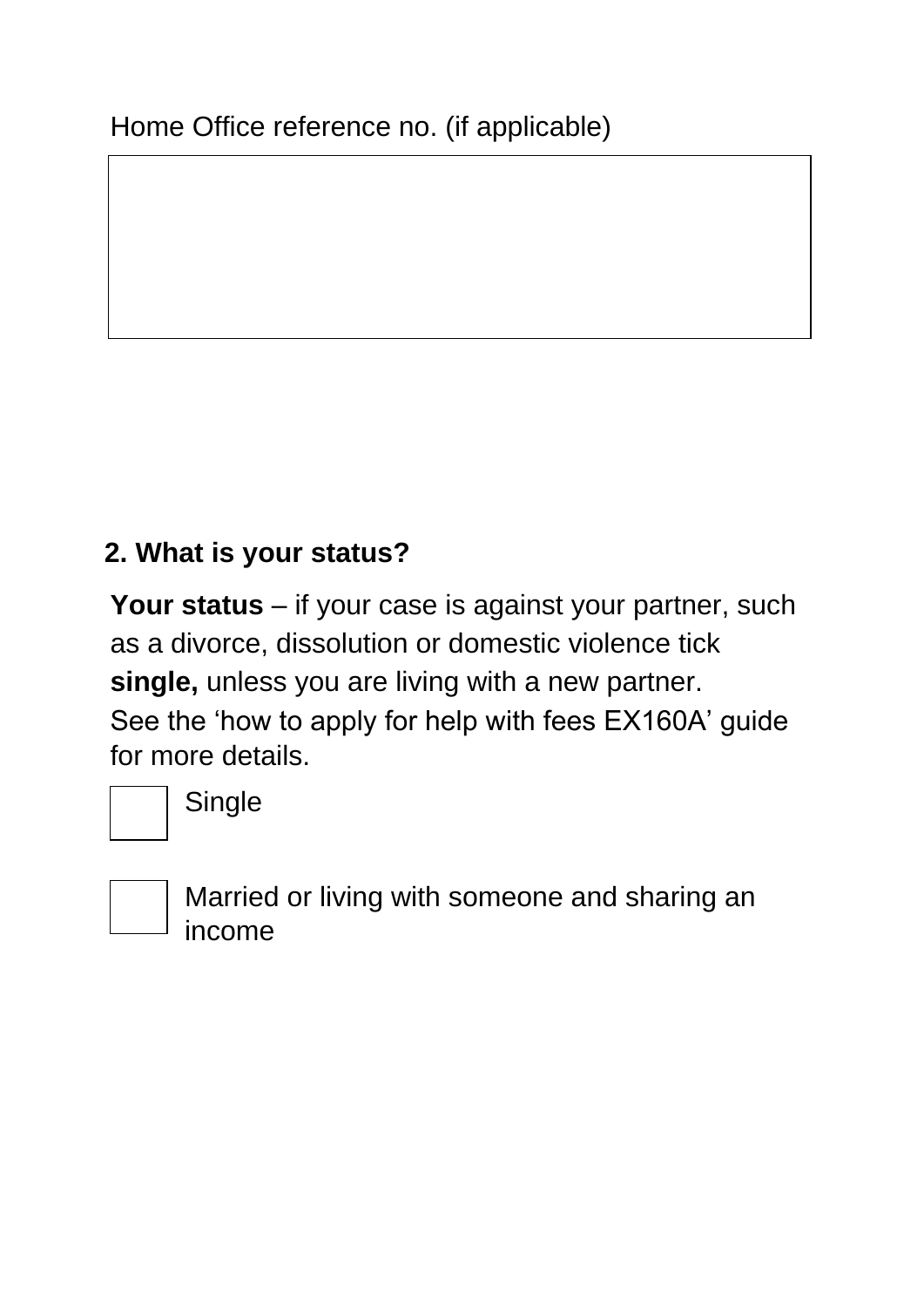## **3. About your application**

# **Form number** – eg 'N1' or 'D8'

Enter the form number related to this application

If no number, briefly describe e.g. Small claim hearing fee

### **4. Do you have a case, claim, appeal or 'notice to pay' number?**

**Case, claim or 'notice to pay' number** – Find this number on letters from the court or tribunal.

| No |
|----|
|    |

Yes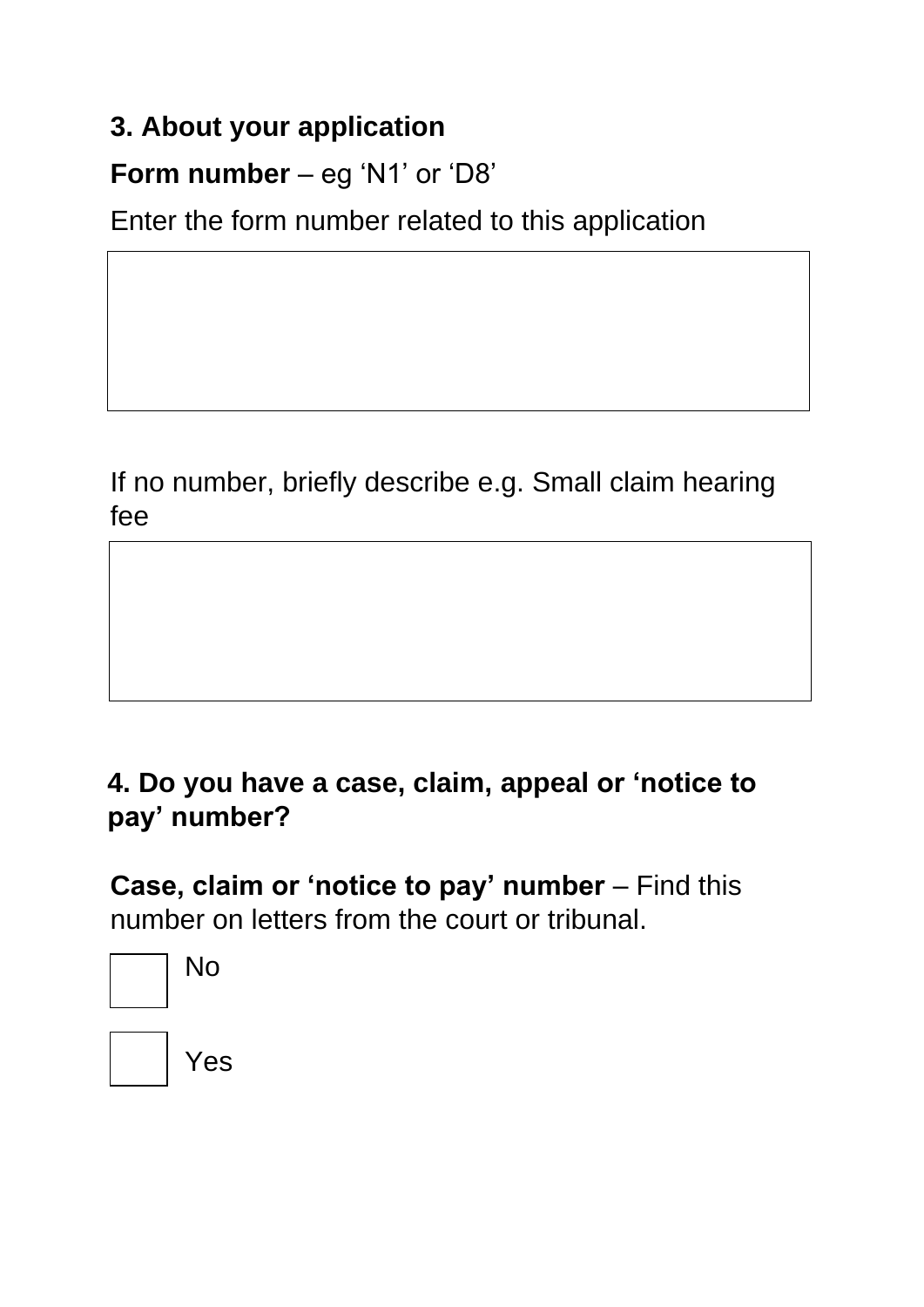If Yes, the case, claim, appeal or 'notice to pay' number is

## **5. Are you paying a fee for a probate case?**

**Probate** – These cases are usually about the property and belongings of someone who has died.

No

Yes, the name of the deceased is

#### Date of death

#### **6. Have you already paid the fee?**

**Refunds** – You can apply for a refund for a fee paid in the last 3 months.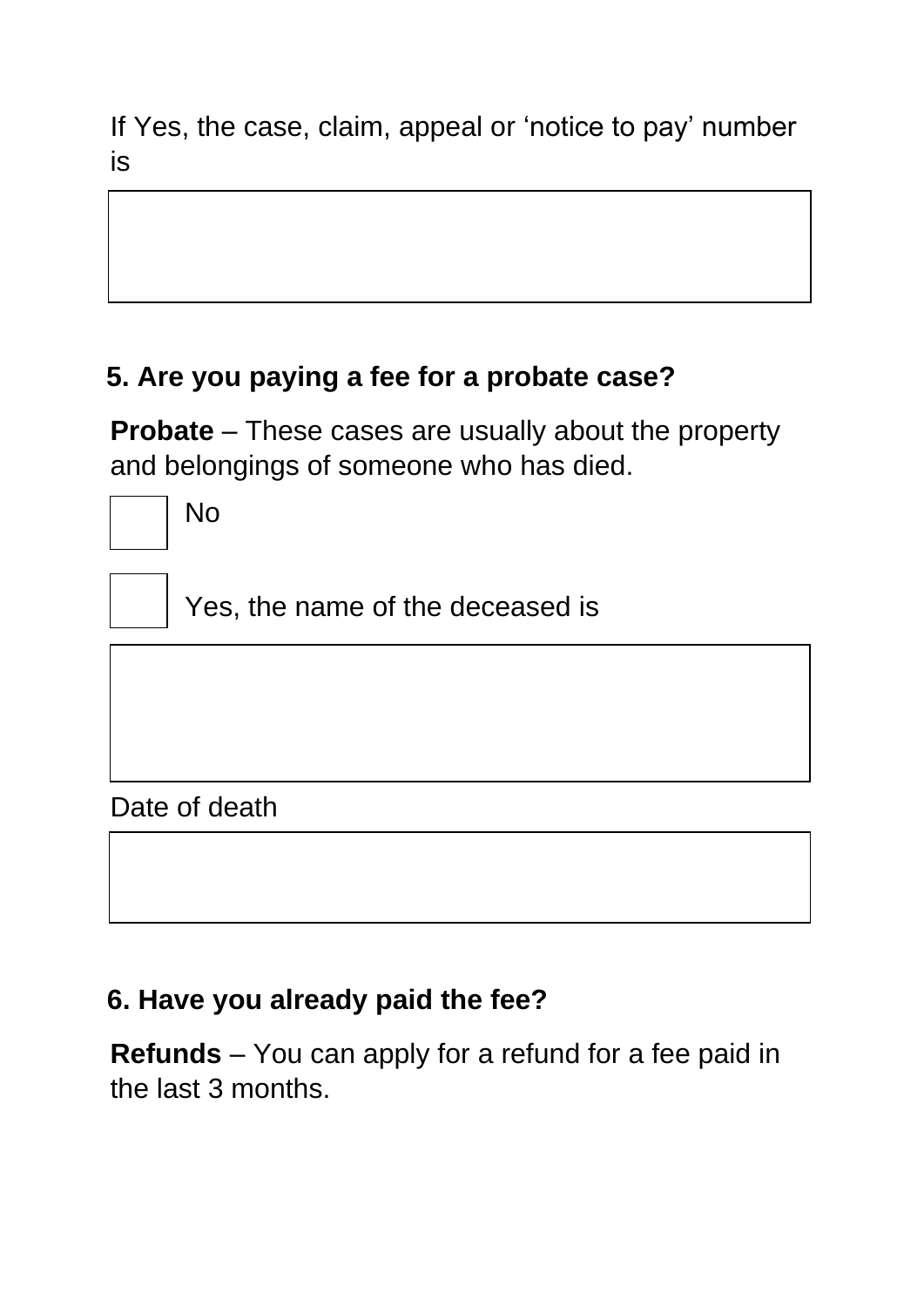If you're applying for a refund, answer questions 7 to 12 about your circumstances at the time you paid the fee and include proof of payment.

No

Yes, the fee was paid on

## **7. How much do you have in savings and investments?**

(including your partner if you have one)

**Savings** – Include all savings and investments, eg ISAs.

If you have more than £16,000 then you won't be able to get help with your fees. See the 'how to apply for help with fees EX160A' guide for more details.



Less than £3,000  $\longrightarrow$  go to question 9

More than £3,000  $\longrightarrow$  go to question 8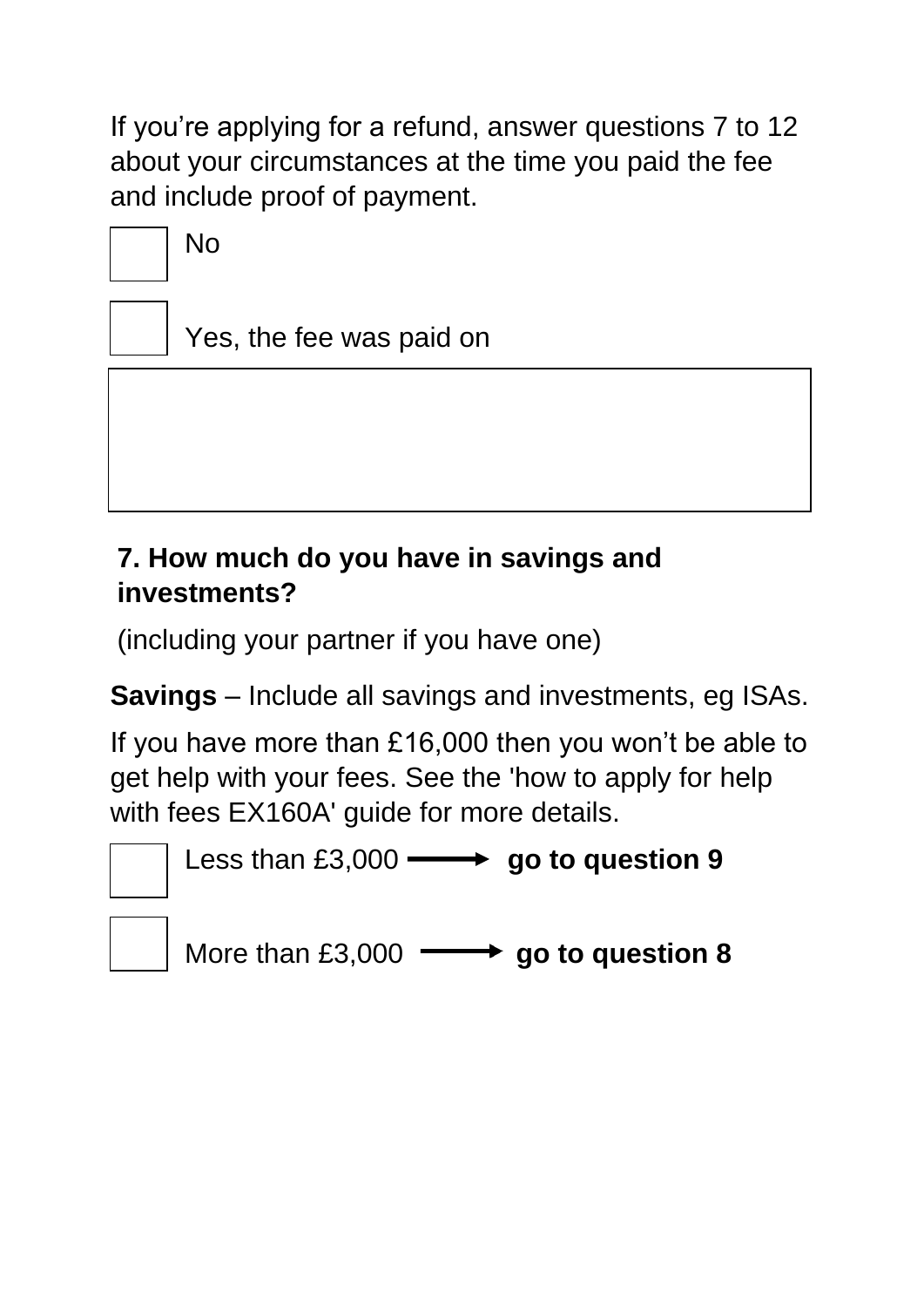# **8. Are you (or your partner) 61 or over?**

No. How much do you have in savings and investments?

(including your partner if you have one)

Yes. How much do you have in savings and investments?

(including your partner if you have one)



Less than £16,000



£16,000 or more

# **9. Do you receive any of the benefits listed below?**

**Benefits** – If you're receiving any of these benefits, you're likely to get help with your fees.

We'll contact the Department for Work and Pensions to confirm that you are (or were) getting one of these benefits.

If it is a shared benefit in your partner's name, you will need to provide a copy of the shared benefit notice.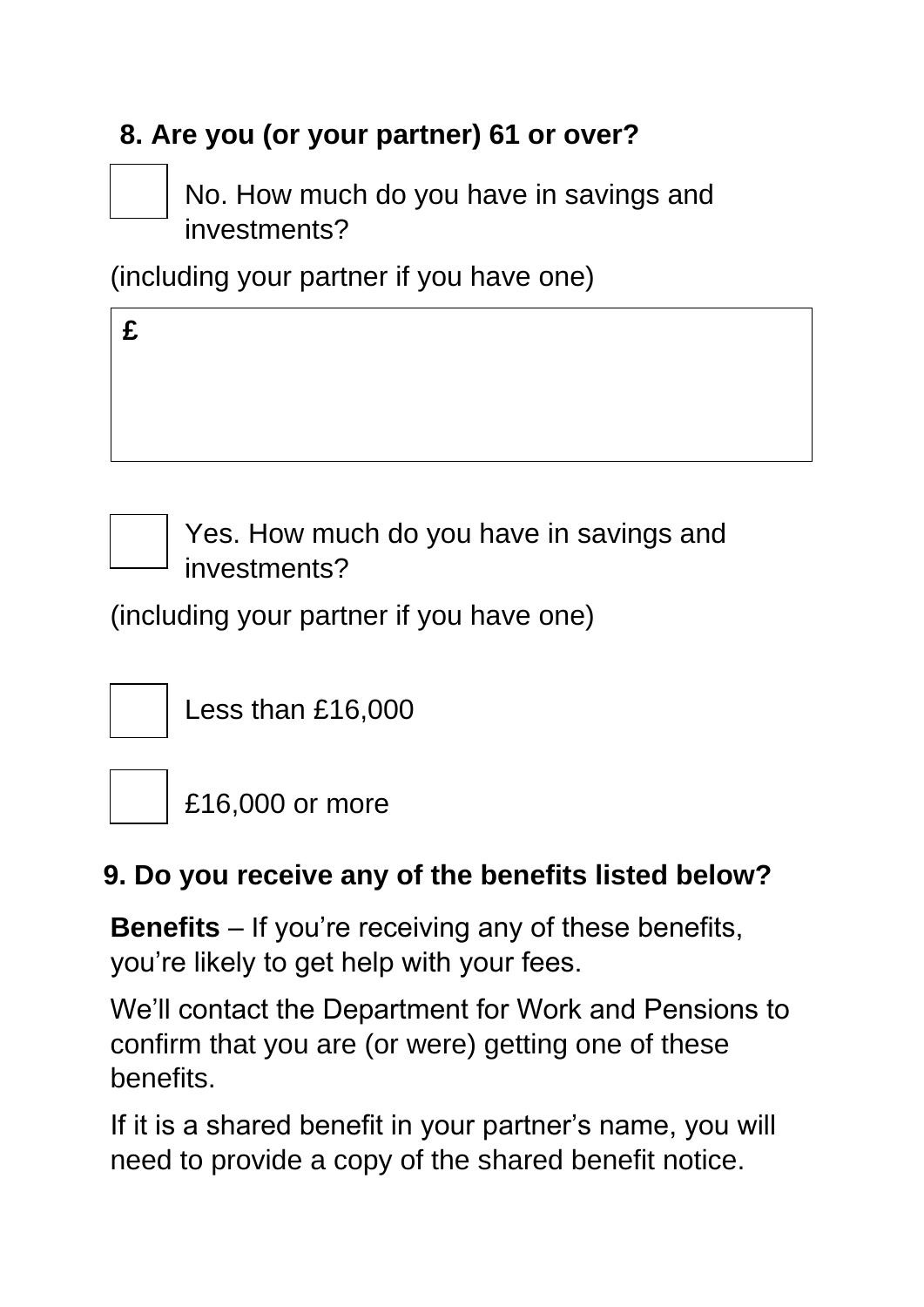- Income-based Jobseeker's Allowance (JSA) not contribution-based JSA
- Income-related Employment and Support Allowance (ESA) - not contribution-based ESA
- Income Support
- Universal Credit (and you're earning less that £6,000 a year)
- Pension Credit (guarantee credit) not savings credit



### **10. Do you or your partner have any children living with you?**

(A child is a person under 16 years old and up to 19 years old in full-time education).

| <b>No</b> |          |
|-----------|----------|
| Yes,      | children |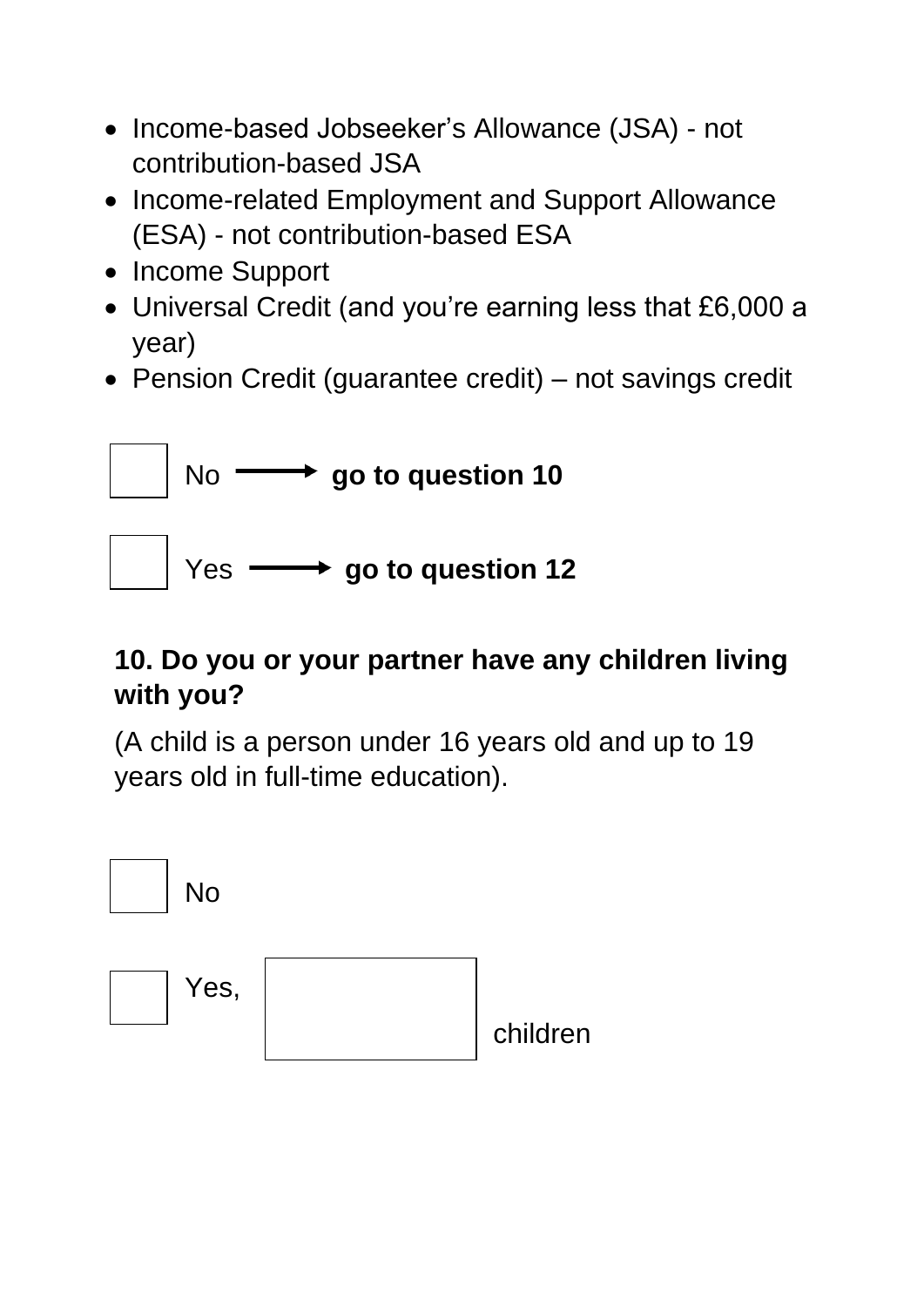**11. Do you or your partner have any children that you support financially through maintenance payments?**



If you answer Yes to Questions 10 or 11, please ensure any Child Benefit, Child Tax Credit or income maintenance payments for them are included in Question 12.

## **12. What was last month's income, before tax and National Insurance?**

(including your partner if you have one)

Some benefits **shouldn't be included** – eg Carer's Allowance, Housing Benefit or childcare element of Working Tax Credit. See the full list in the 'how to apply for help with fees EX160A' guide.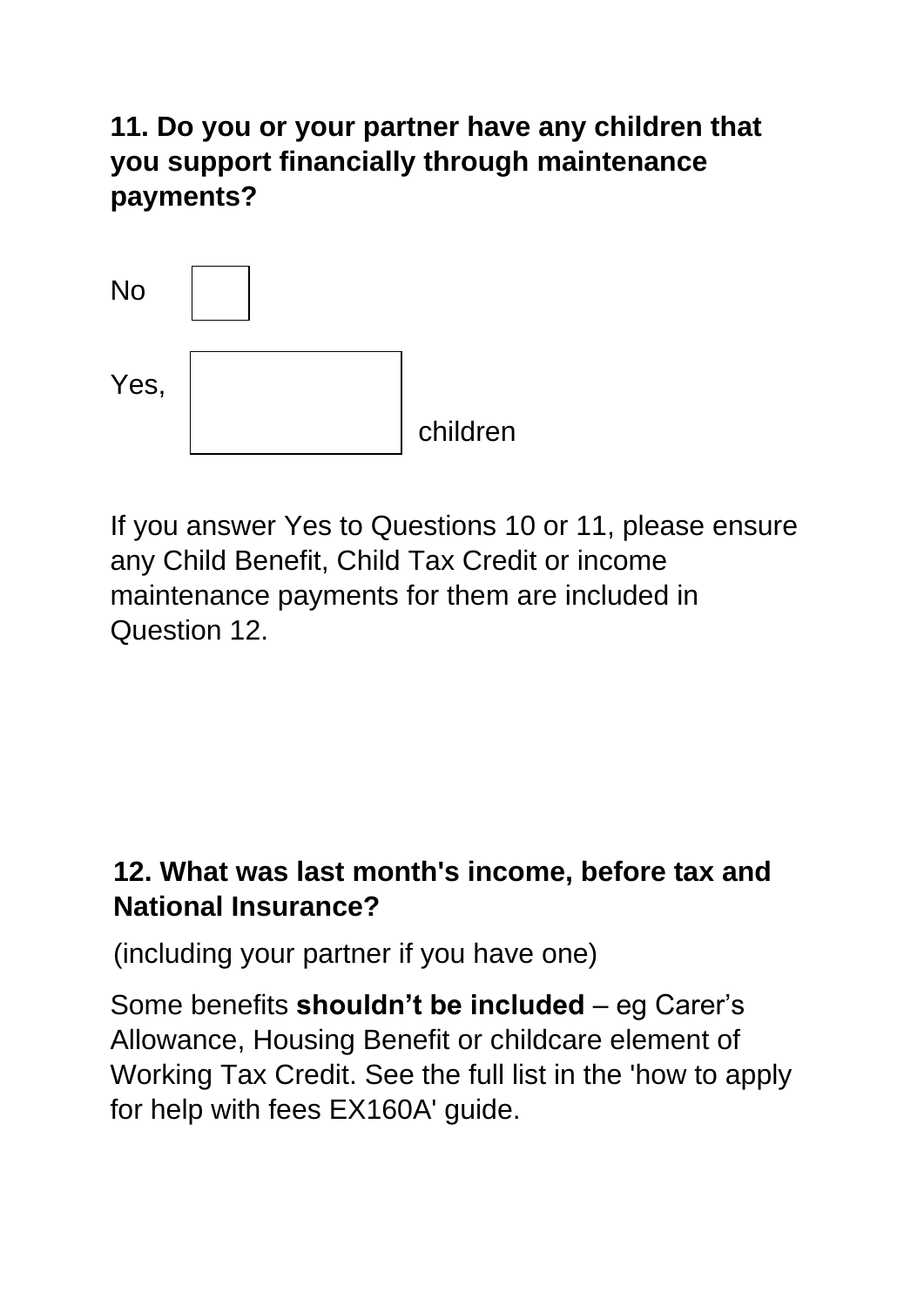|                                                                               | Last month's<br>income | Your partner's<br>last month's<br>income |
|-------------------------------------------------------------------------------|------------------------|------------------------------------------|
| Wages (before<br>tax and National<br>Insurance<br>deductions)                 | £                      | £                                        |
| <b>Child benefit</b>                                                          | £                      | £                                        |
| <b>Working Tax</b><br><b>Credit</b>                                           | £                      | £                                        |
| <b>Child Tax Credit</b>                                                       | £                      | £                                        |
| Maintenance<br>payments                                                       | £                      | £                                        |
| Contribution-<br>based<br><b>Jobseekers</b><br>Allowance (JSA)                | £                      | £                                        |
| Contribution-<br>based<br><b>Employment and</b><br>Support<br>Allowance (ESA) | £                      | £                                        |
| <b>Universal Credit</b><br>(and you are                                       | £                      | £                                        |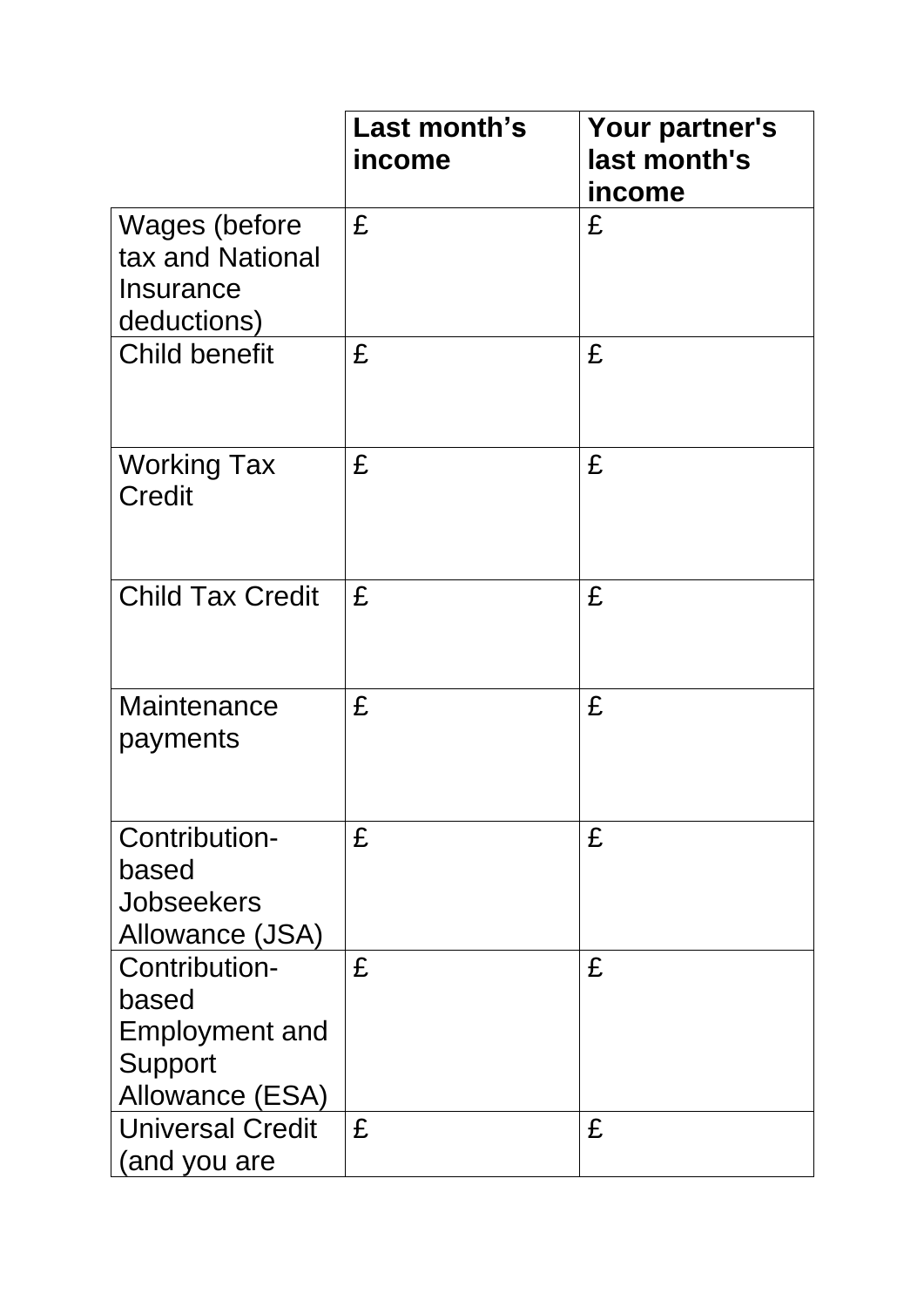| earning more<br>than £6,000 a<br>year)        |   |   |
|-----------------------------------------------|---|---|
| Pensions (state,<br>work and private)         | £ | £ |
| <b>Rent from</b><br>anyone living<br>with you | £ | £ |
| Rent from other<br>properties you<br>own      | £ | £ |
| Other income:                                 | £ | £ |
| <b>Total monthly</b><br>income                | £ | £ |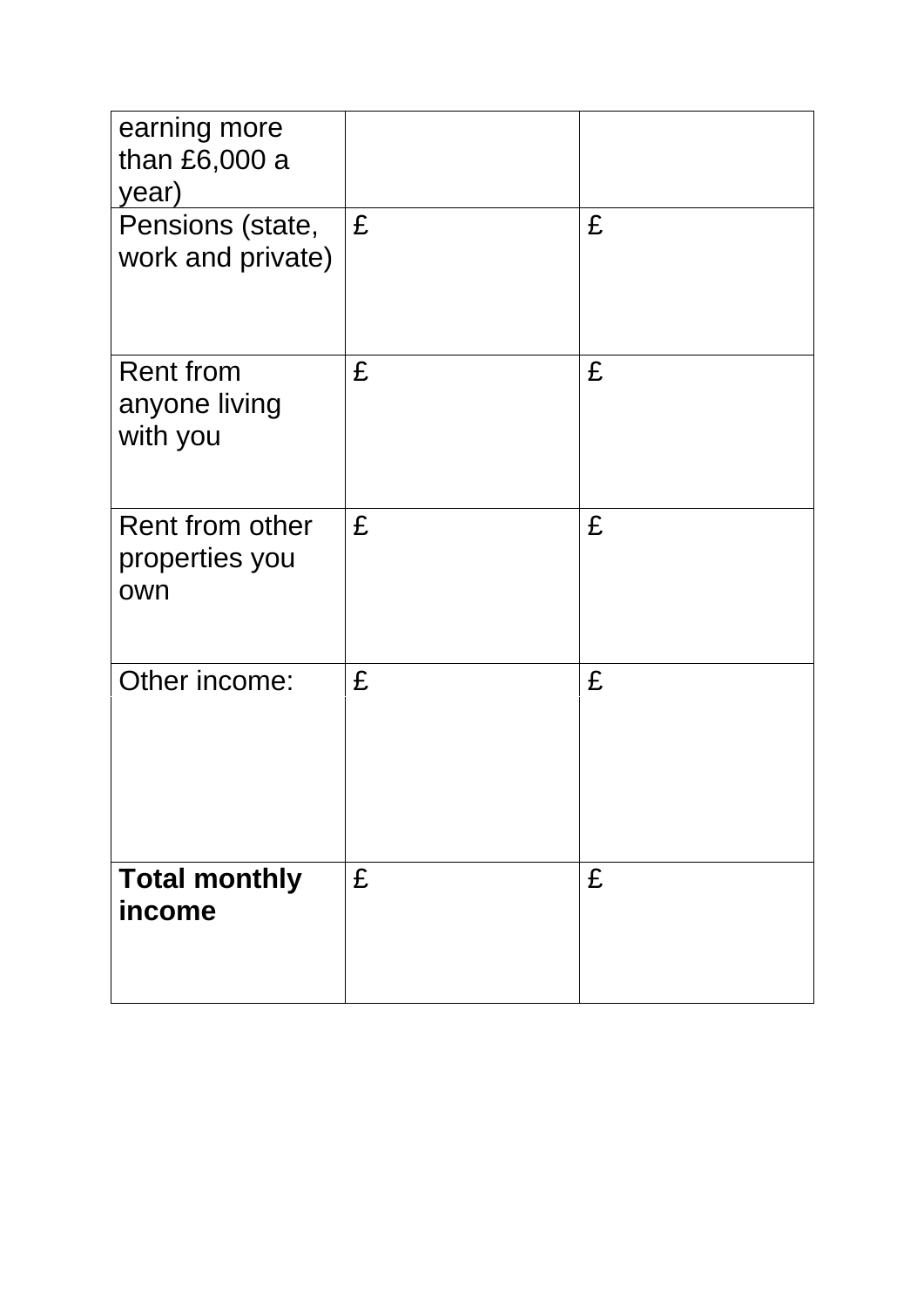**If you say you have no income in the table above, please tell us how you support yourself.**

## **13. Your contact details**

Address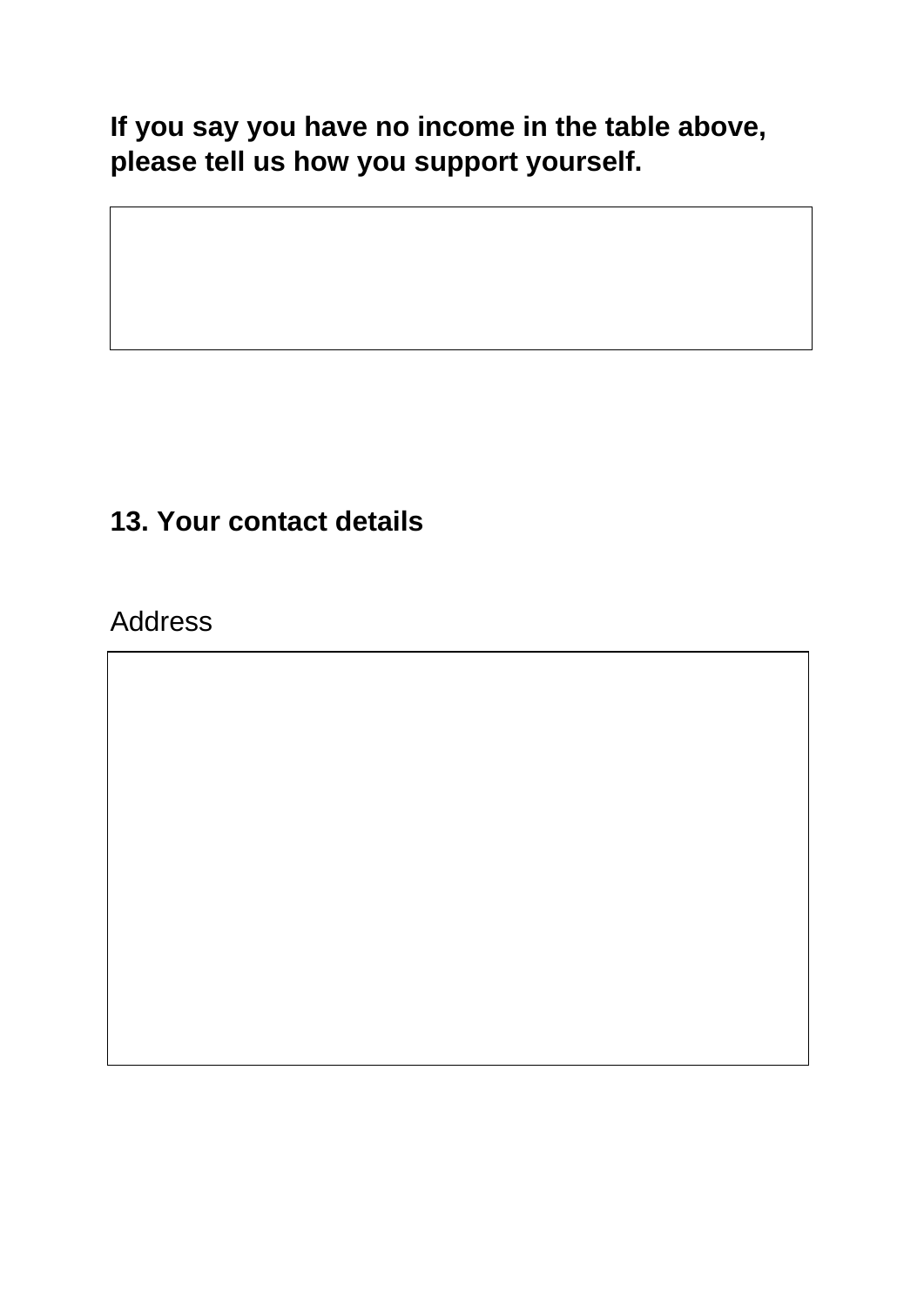#### Postcode

#### Email

#### Phone

#### **14. Declaration and statement of truth**

I believe that my current financial circumstances mean that I may be entitled to help with fees. I declare that the information I have given on this form is correct and complete. I understand that if I have given false information, criminal or civil proceedings may be brought against me.

I understand that if I have given false information or I do not provide evidence of the information given in this form if requested, my application may be rejected and the full fee will be payable.